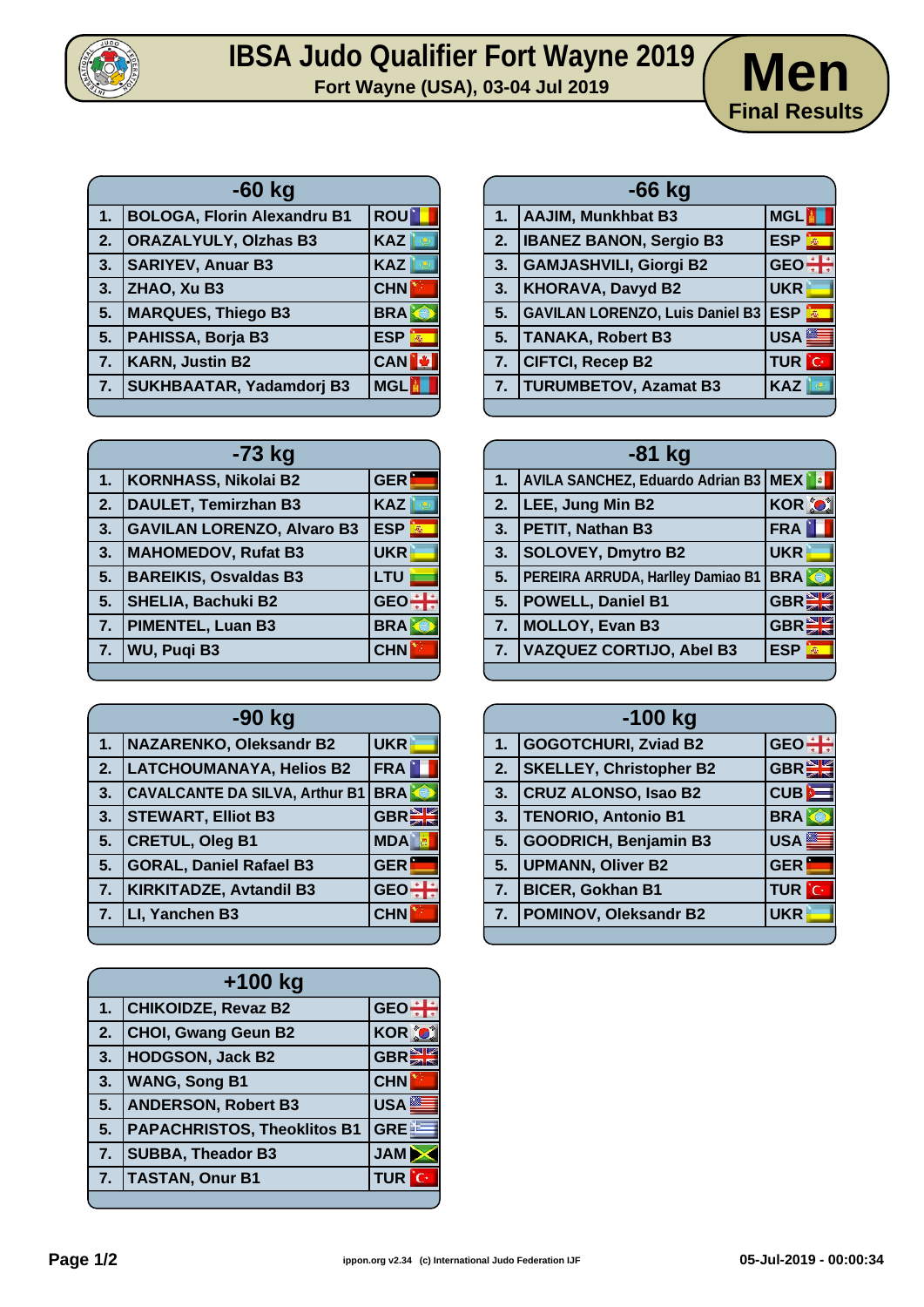

## **IBSA Judo Qualifier Fort Wayne 2019 Women**

| -48 kg                                              |                                             |                             |
|-----------------------------------------------------|---------------------------------------------|-----------------------------|
| 1.7                                                 | <b>AURIERES MARTINET, Sandrine B2 FRAIL</b> |                             |
| $\overline{\mathbf{2}}$ .                           | LI, Liging B2                               | <b>CHN</b>                  |
| $\begin{array}{ c c } \hline 3. \hline \end{array}$ | <b>HALINSKA, Yuliya B2</b>                  | <b>UKR</b>                  |
| 3.                                                  | <b>TASIN, Ecem B1</b>                       | <b>TUR</b> C                |
| 5.                                                  | <b>HANGAI, Shizuka B1</b>                   | <b>JPN</b>                  |
| 5.                                                  | LEE, Kai Lin B2                             | <b>TPE</b><br>$\mathcal{C}$ |
| 7.                                                  | <b>BRUSSIG, Carmen B2</b>                   | <b>GER</b>                  |
| 77                                                  | GOMEZ MARTINEZ, Paula Karina B1   ARG       |                             |
|                                                     |                                             |                             |

|                | $-57$ kg                               |              |
|----------------|----------------------------------------|--------------|
| 1.             | <b>CELIK AYDIN, Zeynep B2</b>          | <b>TUR</b> C |
| 2.             | <b>HIROSE, Junko B2</b>                | <b>JPN</b>   |
| 3.             | <b>ARAUJO, Lucia B3</b>                | <b>BRAKE</b> |
| 3.             | <b>DOS SANTOS LINS, Maria Nubea B2</b> | <b>BRA</b>   |
| 5.             | <b>BOGDANOVA, Elena B1</b>             | <b>BLR</b>   |
| 5.             | <b>GONZALEZ, Laura Candela B3</b>      | <b>ARG</b>   |
| 7.             | <b>ARNDT, Marissa B1</b>               | <b>USA</b>   |
| 7 <sub>1</sub> | <b>MUTIA, Liana B1</b>                 | <b>USA</b>   |
|                |                                        |              |

| -70 kg         |                                           |              |
|----------------|-------------------------------------------|--------------|
| 1.             | RUVALCABA ALVAREZ, Lenia Fabiola B3   MEX |              |
| $\overline{2}$ | <b>MARTINS, Alana B2</b>                  | <b>BRA</b>   |
| 3.             | <b>ULUCAM, Raziye B3</b>                  | <b>TUR</b> C |
| 3.             | <b>WANG, Ping B2</b>                      | <b>CHN</b>   |
| 5.             | LEE, Gaeun B3                             | <b>KOR O</b> |
| 5.             | <b>PASCHALIDOU, Theodora B1</b>           | <b>GREE</b>  |
| 7 <sub>1</sub> | <b>GREENHOUGH, Natalie B2</b>             | <b>GBRE</b>  |
| 7.             | <b>OGAWA, Kazusa B2</b>                   | <b>JPN</b>   |
|                |                                           |              |

|                | -52 kg                         |                            |
|----------------|--------------------------------|----------------------------|
|                | 1. CHERNIAK, Inna B3           | <b>UKR</b>                 |
| 2.             | <b>GAGNE, Priscilla B1</b>     | <b>CAN</b>                 |
| 3.             | <b>FUJIWARA, Yui B3</b>        | <b>JPN</b>                 |
| 3.             | LI, Yanging B2                 | <b>CHN</b>                 |
| 5 <sub>1</sub> | <b>ISHII, Ayumi B2</b>         | <b>JPN</b>                 |
| 5.             | <b>SIMON, Cynthia Paige B3</b> | <b>USA</b>                 |
| 7.7            | <b>CARDOSO, Karla B3</b>       | <b>BRA</b>                 |
| 7.             | <b>LIN, Chiao-Yuan B3</b>      | <b>TPE</b><br>$\mathbf{C}$ |

**Final Results**

| $-63$ kg |                              |              |
|----------|------------------------------|--------------|
| 1.       | <b>HUSIEVA, Iryna B3</b>     | <b>UKR</b>   |
| 2.       | <b>WANG, Yue B2</b>          | <b>CHN</b>   |
| 3.       | <b>KUDO, Hiroko B3</b>       | <b>JPN</b>   |
| 3.       | <b>PERNHEIM, Nicolina B1</b> | <b>SWE</b>   |
| 5.       | <b>CETE ARTAR, Duygu B2</b>  | <b>TUR</b> C |
| 5.       | <b>HOSODA, Sonoko B2</b>     | <b>JPN</b>   |
| 7.       | <b>ARCE PAYNO, Marta B3</b>  | <b>ESP</b>   |
| 7.       |                              |              |
|          |                              |              |

| +70 kg |                                |            |  |  |  |  |  |
|--------|--------------------------------|------------|--|--|--|--|--|
| $1-$   | <b>WANG, Hongyu B2</b>         | <b>CHN</b> |  |  |  |  |  |
| 2.     | SILVA, Rebeca B3               | <b>BRA</b> |  |  |  |  |  |
| 3.     | <b>COSTA, Carolina B3</b>      | <b>ITA</b> |  |  |  |  |  |
| 3.     | <b>EMMERICH, Meg B3</b>        | <b>BRA</b> |  |  |  |  |  |
| 5.     | <b>HARNYK, Anastasiia B1</b>   | <b>UKR</b> |  |  |  |  |  |
| 5.     | <b>NYAMAA, Altantsetseg B2</b> | <b>MGL</b> |  |  |  |  |  |
| 7.     | <b>CHUNG, Sarah B3</b>         | <b>USA</b> |  |  |  |  |  |
| 7.     | <b>DAVIS, Kate Lee B2</b>      | <b>USA</b> |  |  |  |  |  |
|        |                                |            |  |  |  |  |  |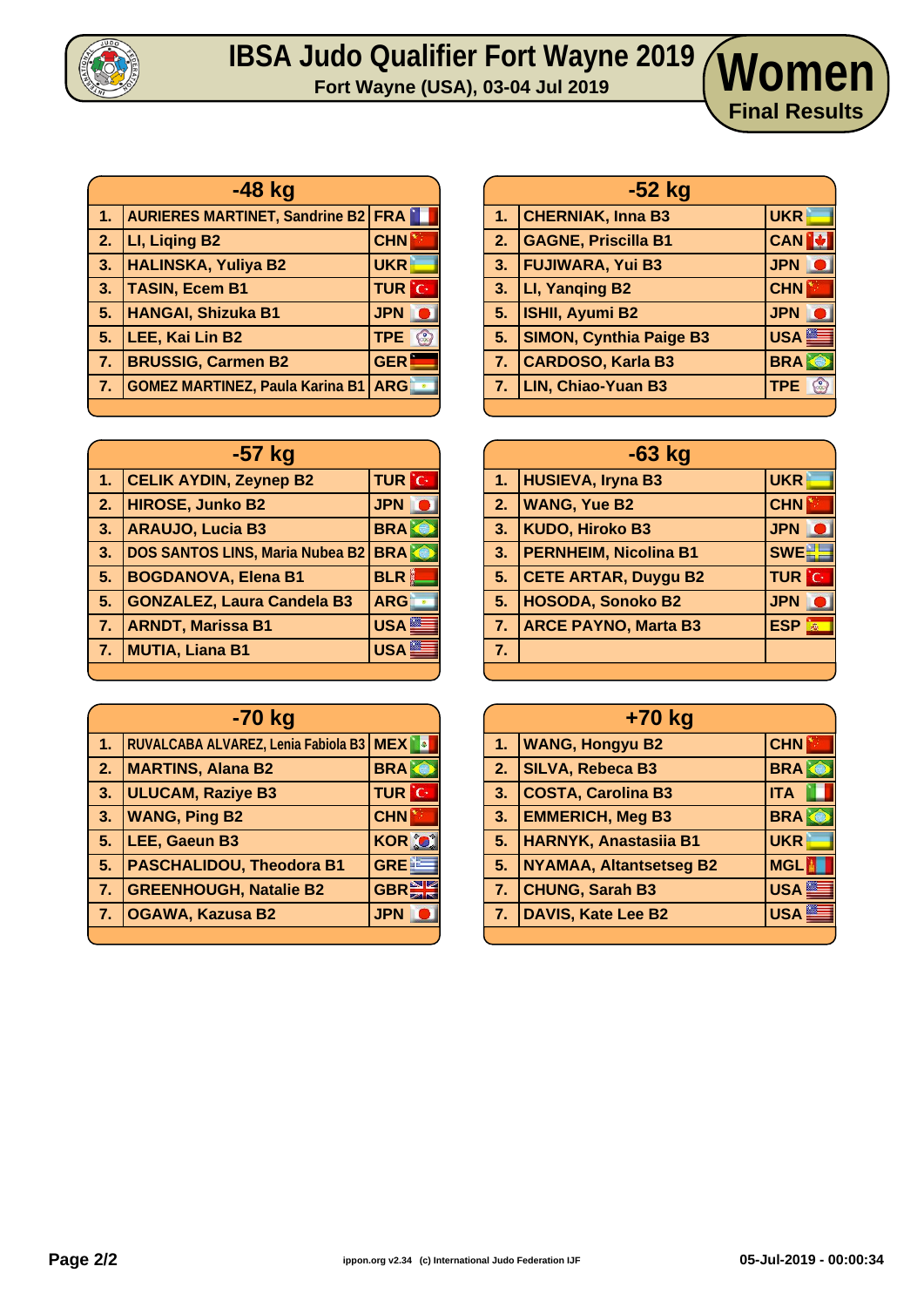

## **IBSA Judo Qualifier Fort Wayne 2019 Medals**

**Total**

|     |                              |            |                                 | 1st place               | 2nd place               | 3rd place               | 5th place               | 7th place               |
|-----|------------------------------|------------|---------------------------------|-------------------------|-------------------------|-------------------------|-------------------------|-------------------------|
| 1.  |                              | <b>UKR</b> | <b>Ukraine</b>                  | $\mathbf{3}$            | 0                       | 4                       | 1                       | 1                       |
| 2.  | ÷÷                           | <b>GEO</b> | Georgia                         | $\mathbf{2}$            | $\pmb{0}$               | 1                       | 1                       | $\mathbf 1$             |
| 3.  | a                            | <b>MEX</b> | Mexico                          | $\overline{\mathbf{2}}$ | $\mathbf 0$             | $\bf{0}$                | $\pmb{0}$               | $\mathbf 0$             |
| 4.  |                              | <b>CHN</b> | China                           | $\mathbf 1$             | $\overline{\mathbf{2}}$ | $\overline{\mathbf{4}}$ | $\mathbf 0$             | $\overline{2}$          |
| 5.  |                              | <b>FRA</b> | France                          | $\mathbf 1$             | 1                       | 1                       | $\pmb{0}$               | $\mathsf 0$             |
| 6.  | 'G                           | <b>TUR</b> | <b>Turkey</b>                   | $\mathbf 1$             | $\pmb{0}$               | $\overline{\mathbf{2}}$ | $\mathbf{1}$            | 3                       |
| 7.  |                              | <b>GER</b> | Germany                         | $\mathbf 1$             | $\pmb{0}$               | $\mathbf 0$             | $\mathbf 2$             | $\mathbf 1$             |
| 8.  |                              | <b>MGL</b> | Mongolia                        | $\mathbf 1$             | $\mathbf 0$             | $\mathbf 0$             | 1                       | 1                       |
| 9.  |                              | <b>ROU</b> | Romania                         | $\mathbf 1$             | $\pmb{0}$               | $\mathbf 0$             | $\boldsymbol{0}$        | 0                       |
| 10. | Â                            | <b>BRA</b> | <b>Brazil</b>                   |                         | $\overline{\mathbf{2}}$ | 5                       | $\overline{2}$          | $\overline{2}$          |
| 11. |                              | <b>KAZ</b> | Kazakhstan                      |                         | $\overline{\mathbf{2}}$ | 1                       | $\mathbf 0$             | $\mathbf{1}$            |
| 12. | $\sum_{i=1}^{n}$             | <b>KOR</b> | Korea, South                    |                         | $\overline{\mathbf{2}}$ | $\pmb{0}$               | $\mathbf 1$             | $\mathsf 0$             |
| 13. | D                            | <b>JPN</b> | Japan                           |                         | 1                       | $\overline{\mathbf{2}}$ | 3                       | 1                       |
| 14. | V<br>$\overline{\mathbb{Z}}$ | <b>GBR</b> | <b>Great Britain</b>            |                         | 1                       | $\overline{\mathbf{2}}$ | 1                       | $\overline{2}$          |
| 15. | $\frac{1}{2}$                | <b>ESP</b> | Spain                           |                         | 1                       | 1                       | $\mathbf 2$             | $\overline{c}$          |
| 16. | Ø                            | <b>CAN</b> | Canada                          |                         | 1                       | $\pmb{0}$               | $\pmb{0}$               | 1                       |
| 17. |                              | <b>CUB</b> | Cuba                            |                         |                         | 1                       | $\mathbf 0$             | $\mathsf 0$             |
| 17. |                              | <b>ITA</b> | Italy                           |                         |                         | 1                       | $\mathbf 0$             | $\pmb{0}$               |
| 17. | ٣L                           | <b>SWE</b> | Sweden                          |                         |                         | 1                       | $\mathbf 0$             | $\pmb{0}$               |
| 20. |                              | <b>USA</b> | <b>United States of America</b> |                         |                         |                         | $\overline{\mathbf{4}}$ | $\overline{\mathbf{4}}$ |
| 21. | 疆                            | <b>GRE</b> | Greece                          |                         |                         |                         | $\overline{2}$          | $\mathsf 0$             |
| 22. | $\overline{\bullet}$         | <b>ARG</b> | Argentina                       |                         |                         |                         | $\mathbf 1$             | $\mathbf{1}$            |
| 22. | $\odot$                      | <b>TPE</b> | Chinese Taipei                  |                         |                         |                         | 1                       | 1                       |
| 24. |                              | <b>BLR</b> | <b>Belarus</b>                  |                         |                         |                         | 1                       | $\mathsf 0$             |
| 24. |                              | <b>LTU</b> | Lithuania                       |                         |                         |                         | $\mathbf 1$             | $\mathsf 0$             |
| 24. | $\frac{1}{2}$                | <b>MDA</b> | Moldova                         |                         |                         |                         | 1                       | $\mathbf 0$             |
| 27. | ╳                            | <b>JAM</b> | Jamaica                         |                         |                         |                         |                         | 1                       |
| 28. | $\bullet$                    | <b>POR</b> | Portugal                        |                         |                         |                         |                         |                         |

31 nations in this event

28 nations with places 1st-7th  $( = 90\%)$ 

19 nations with medals  $( = 61\%)$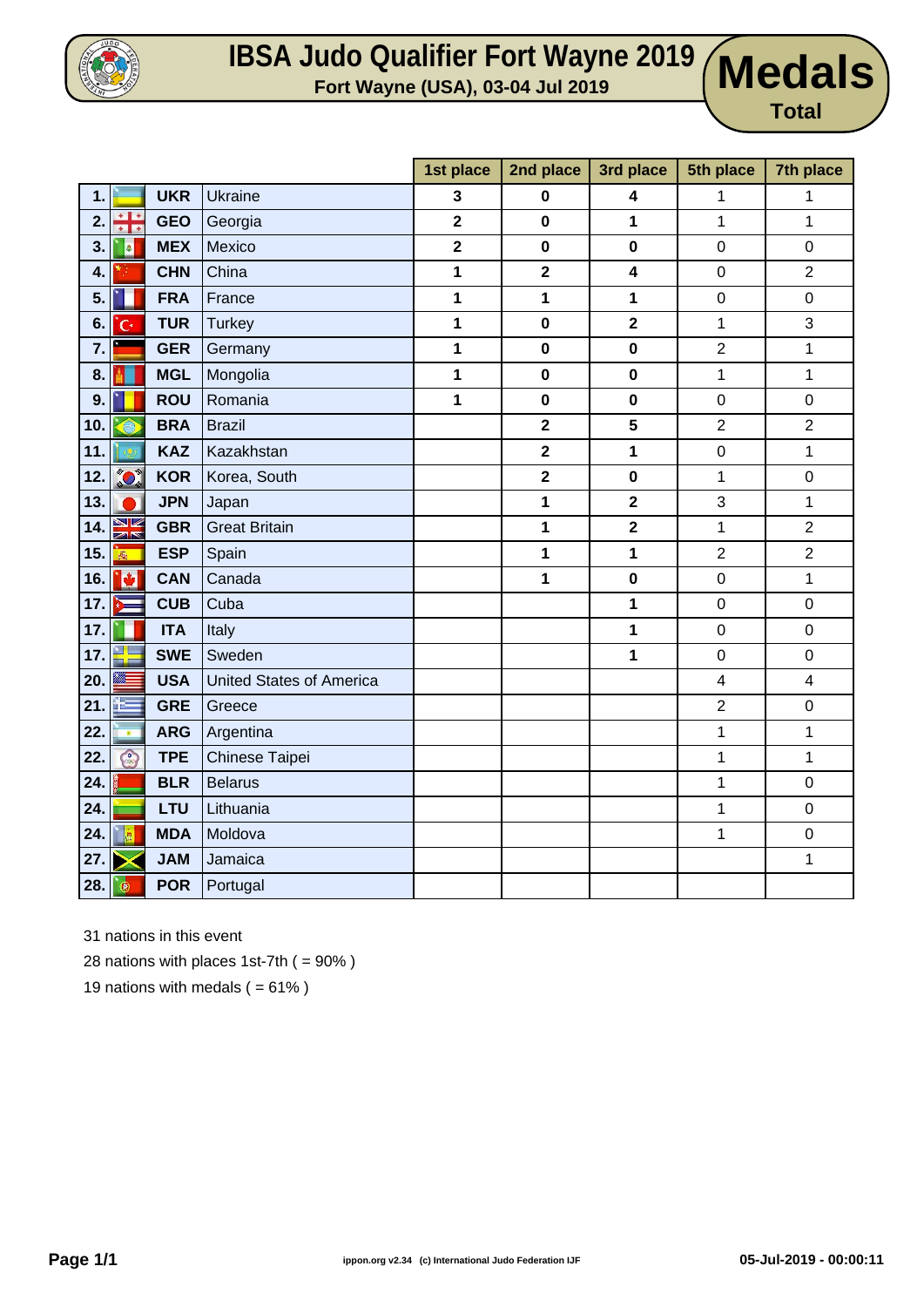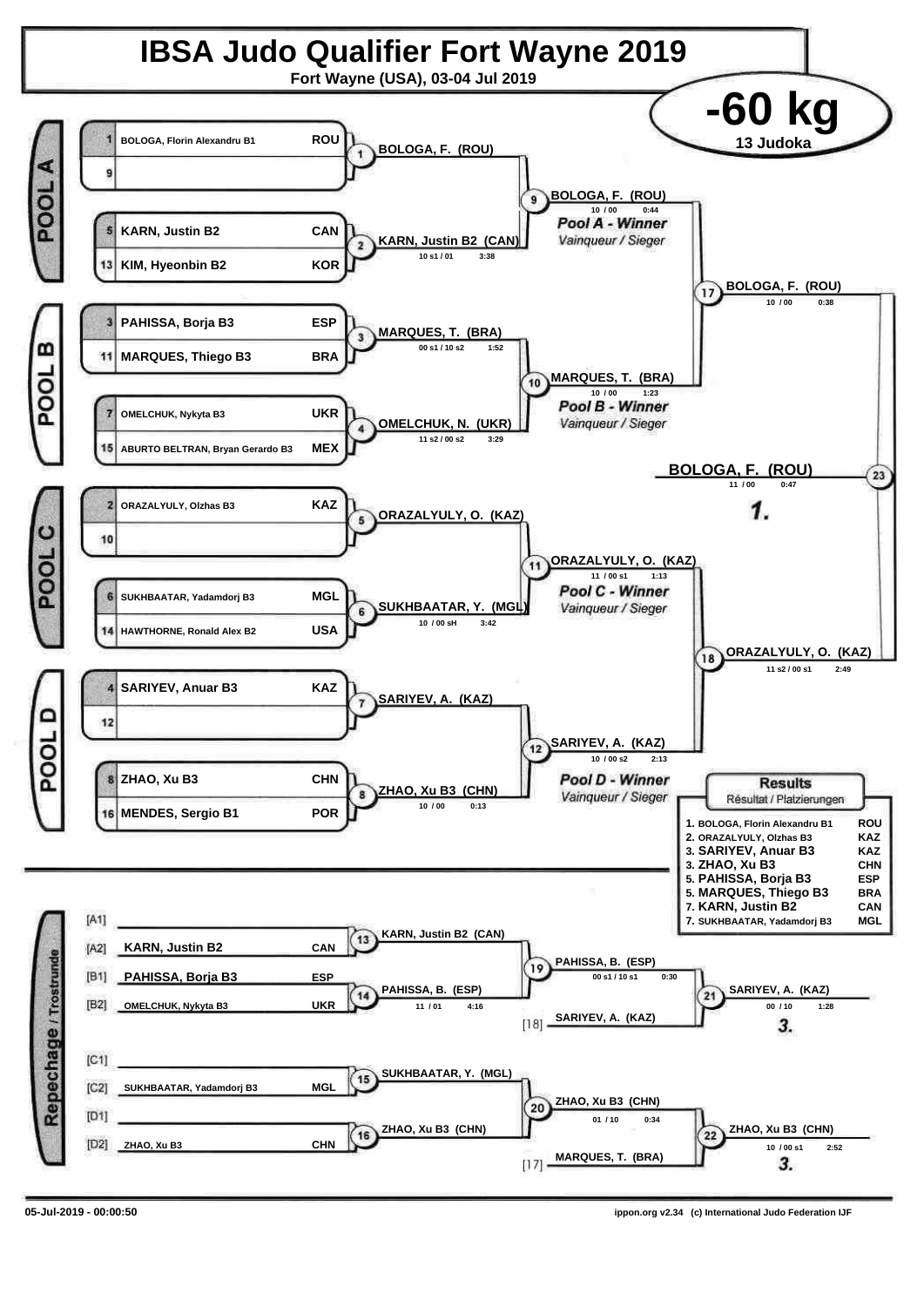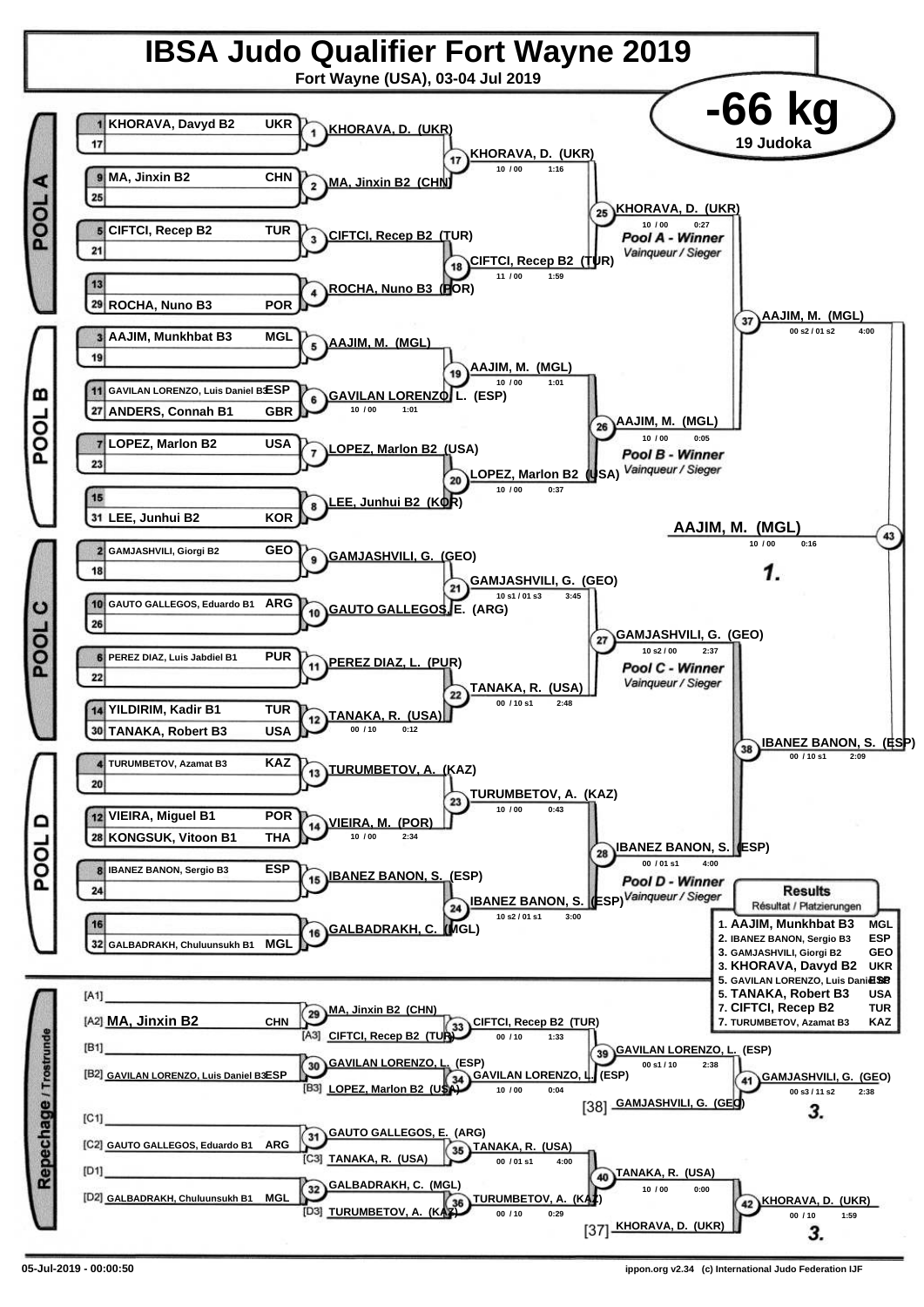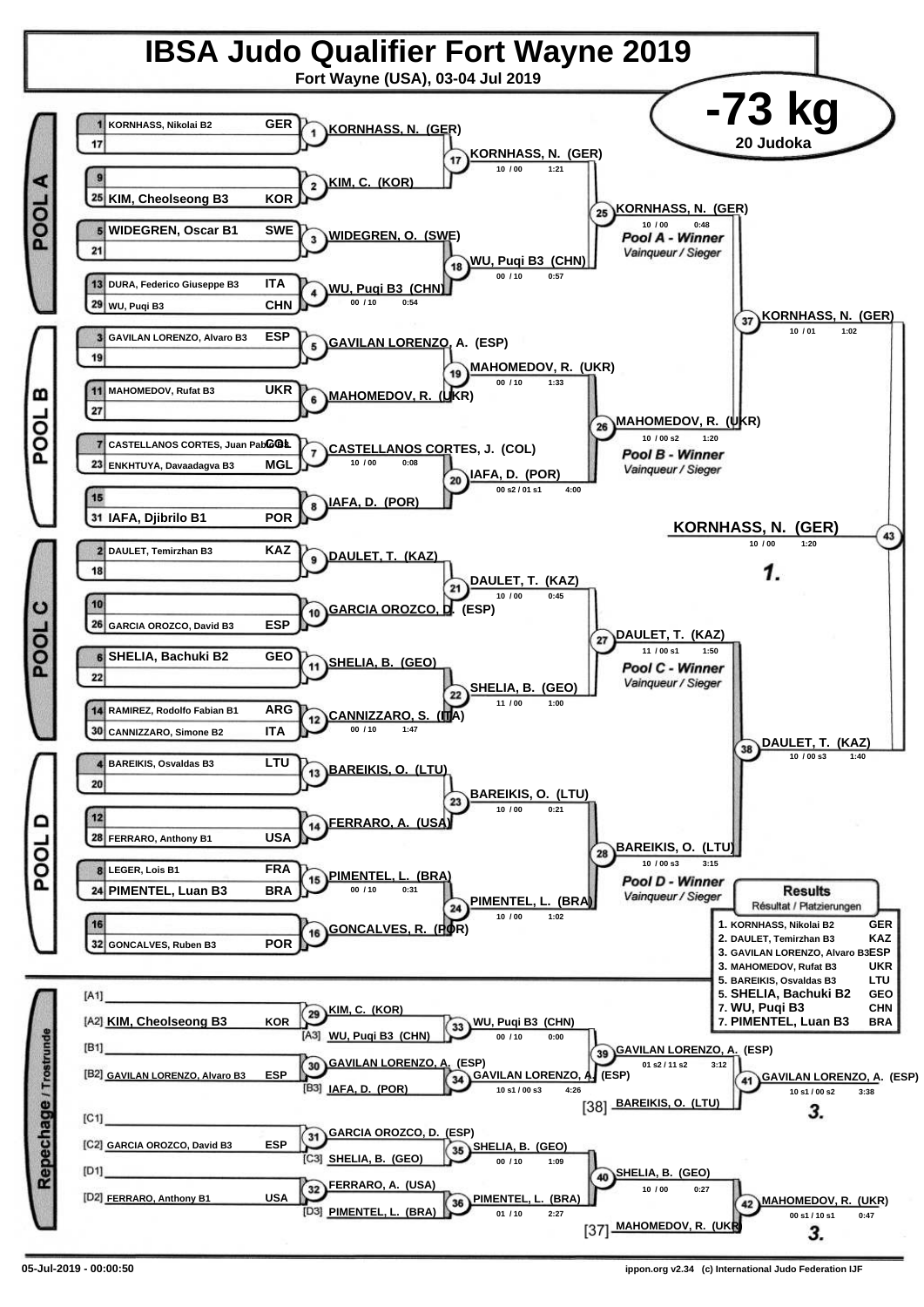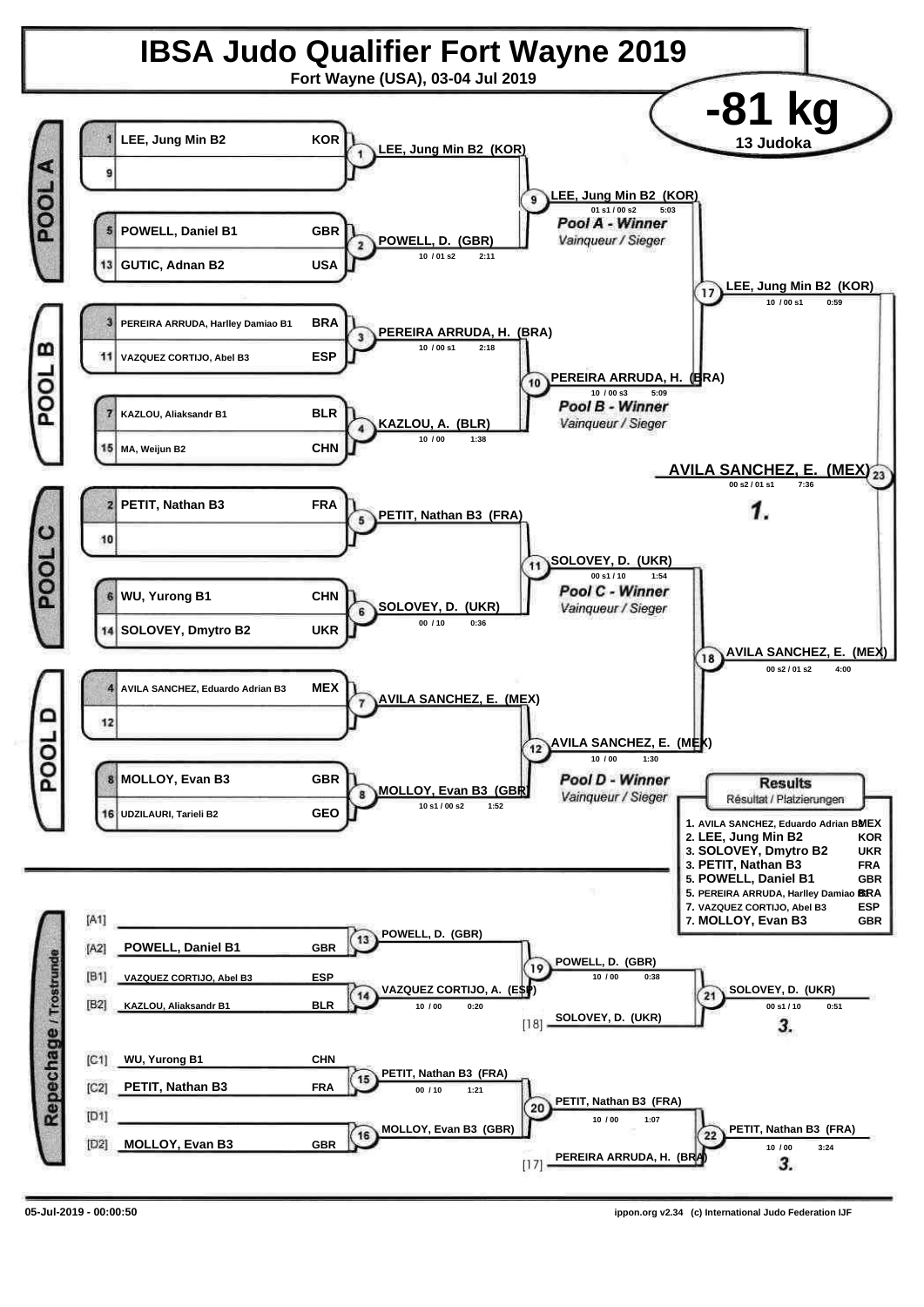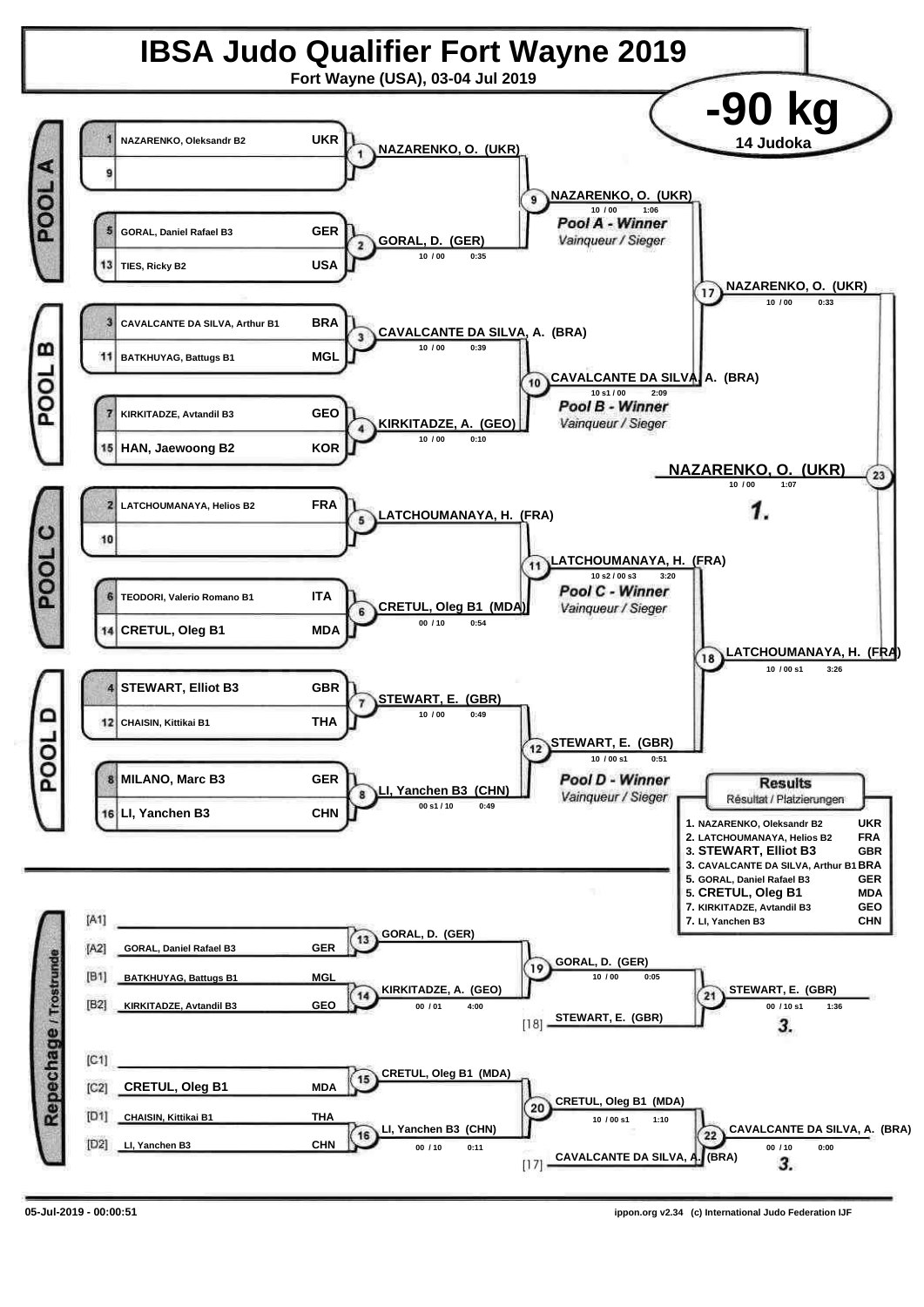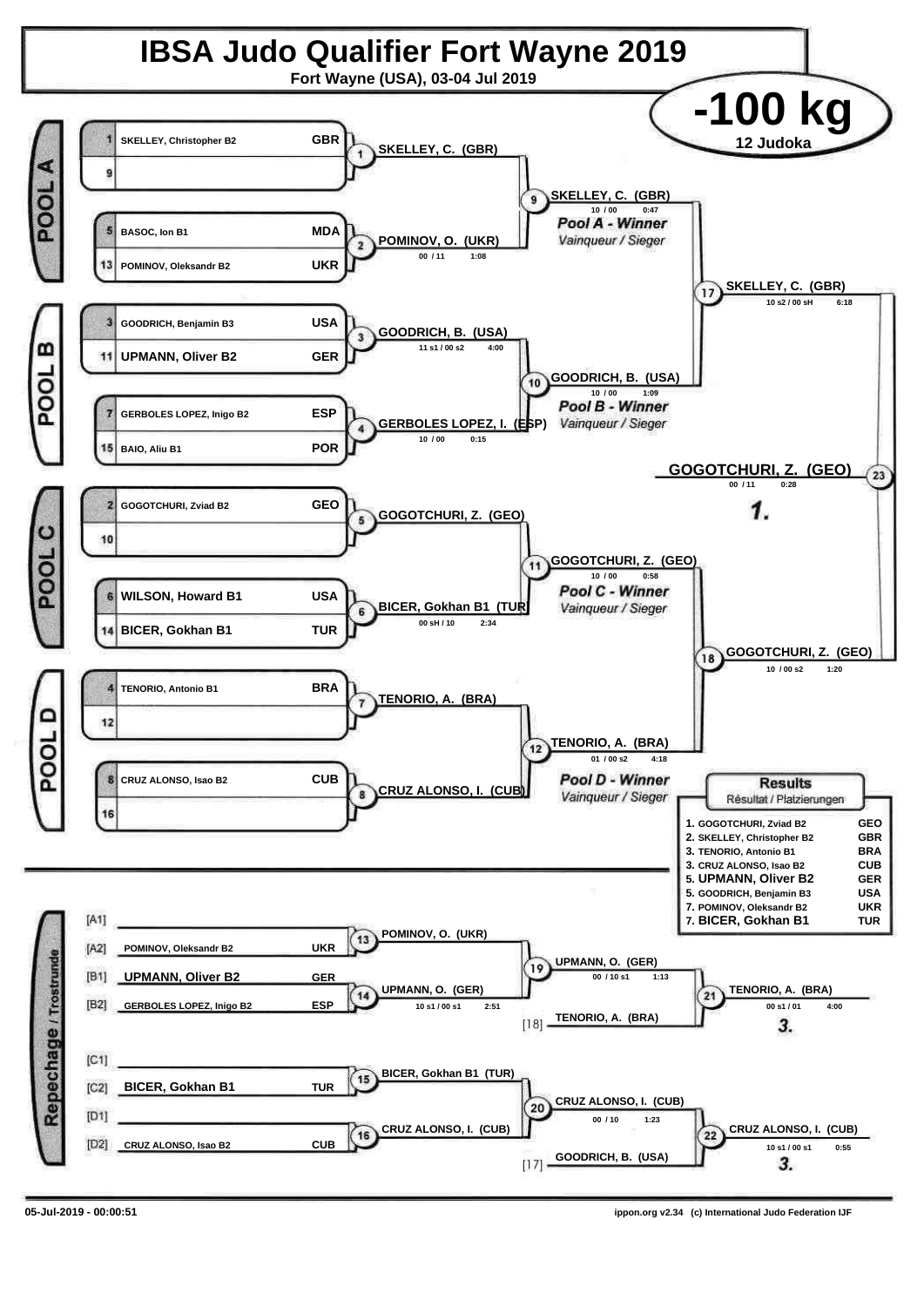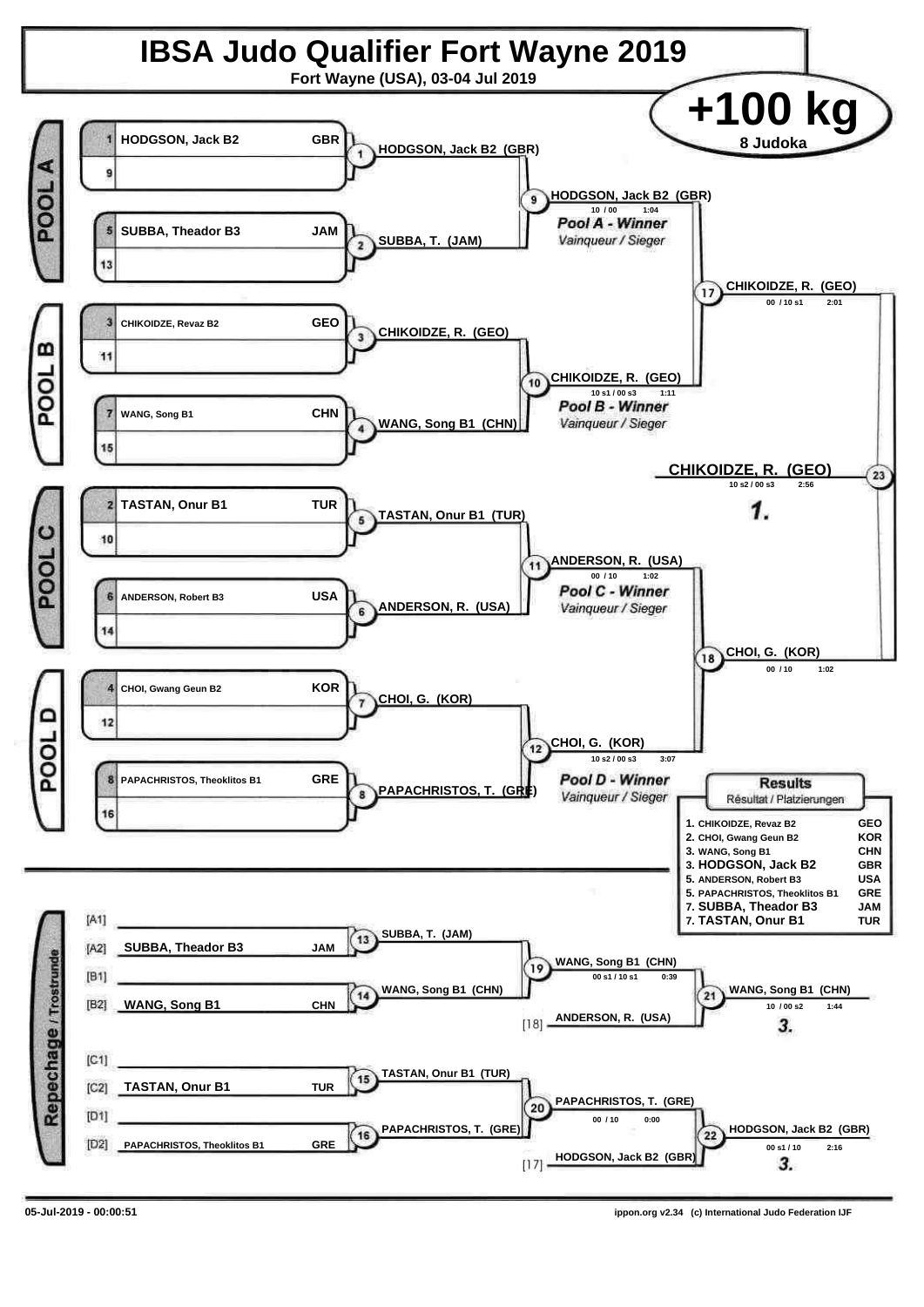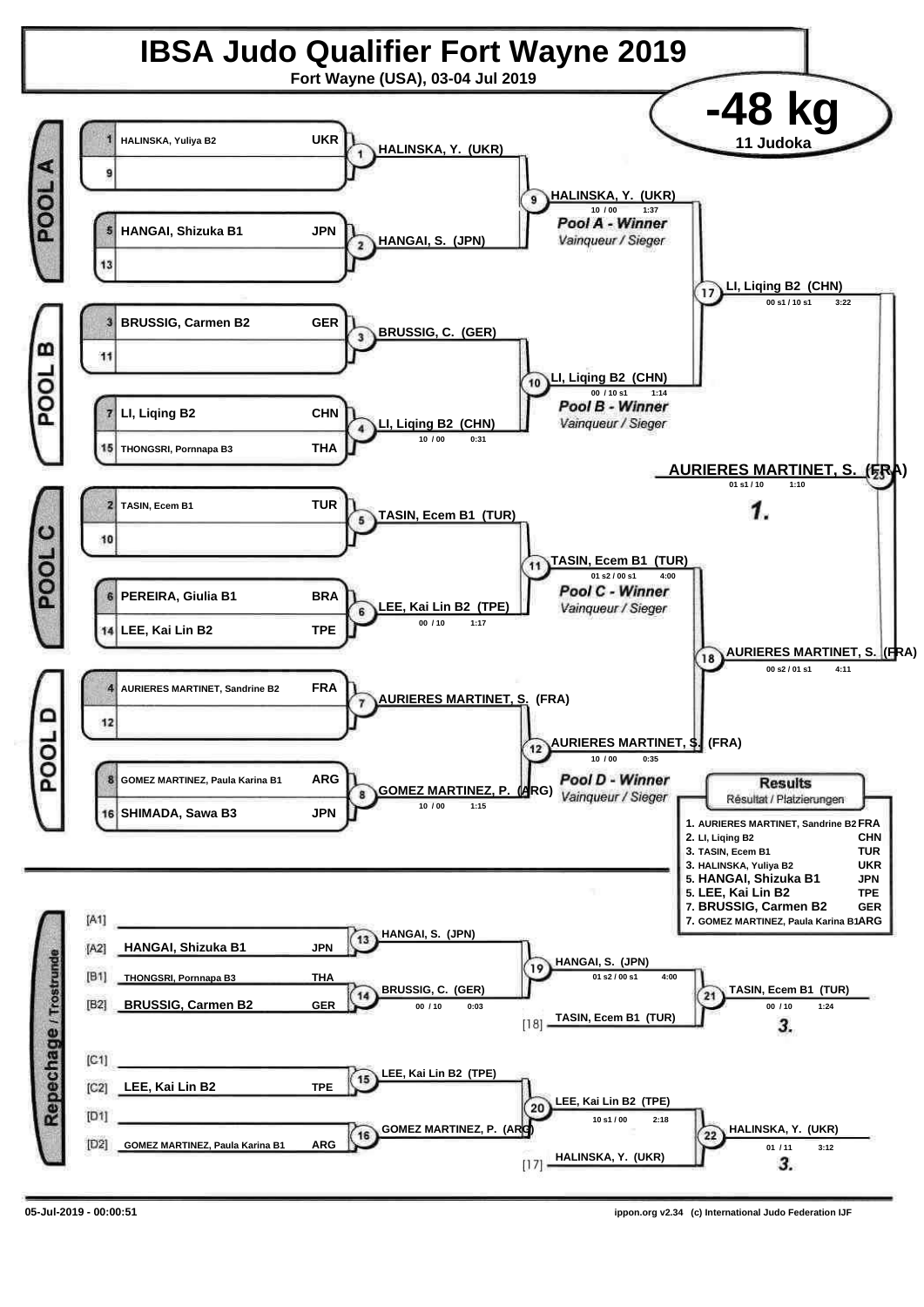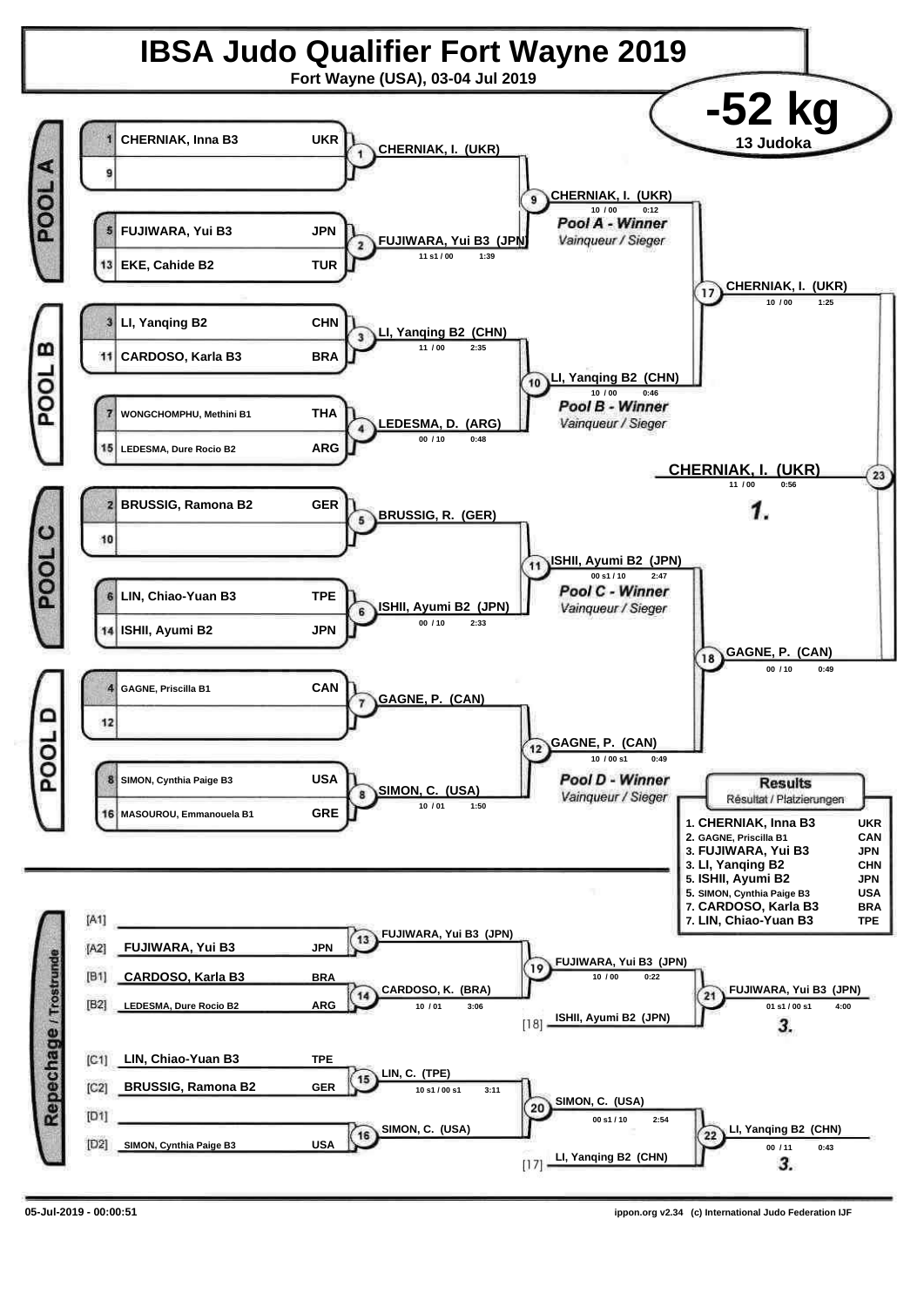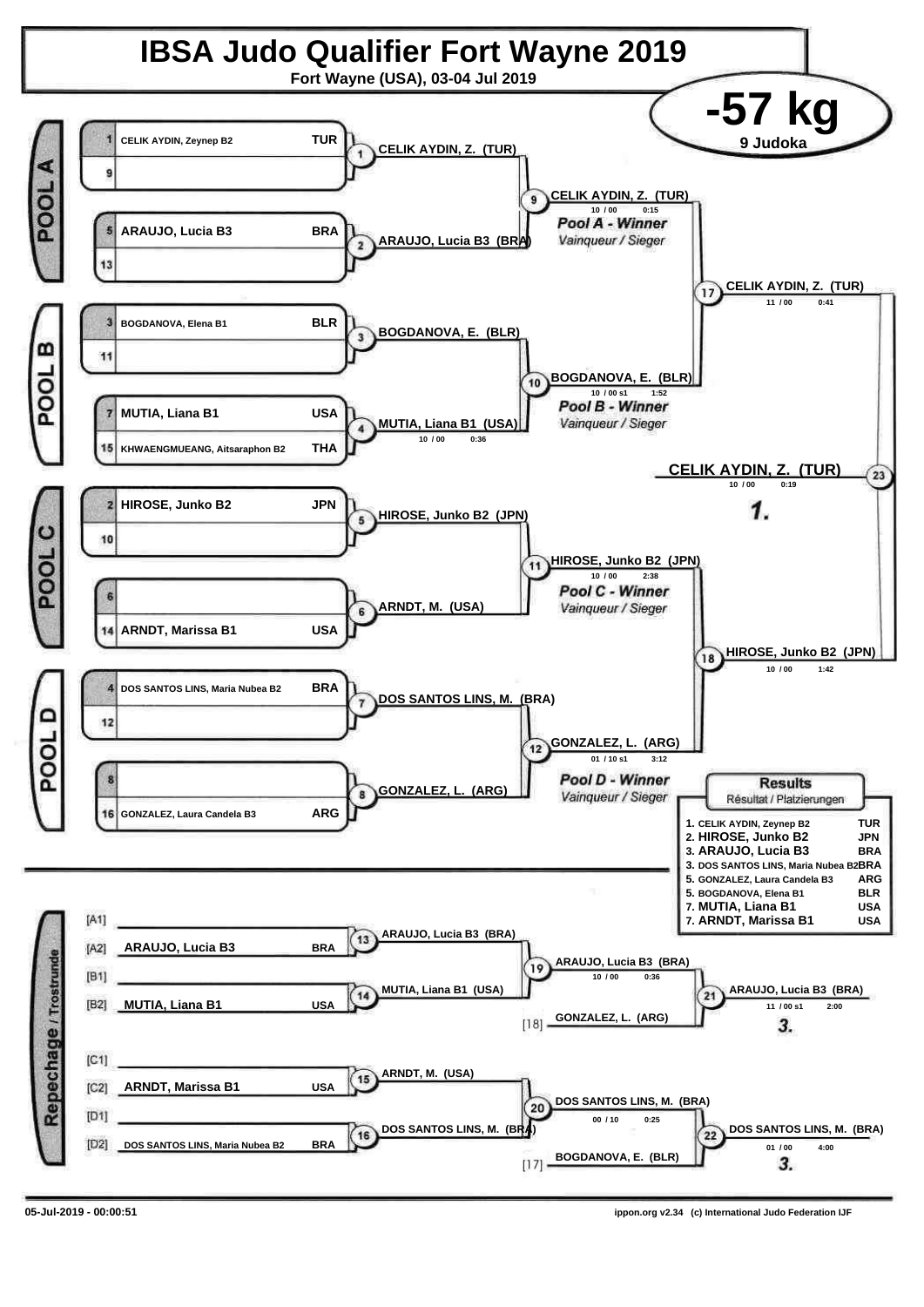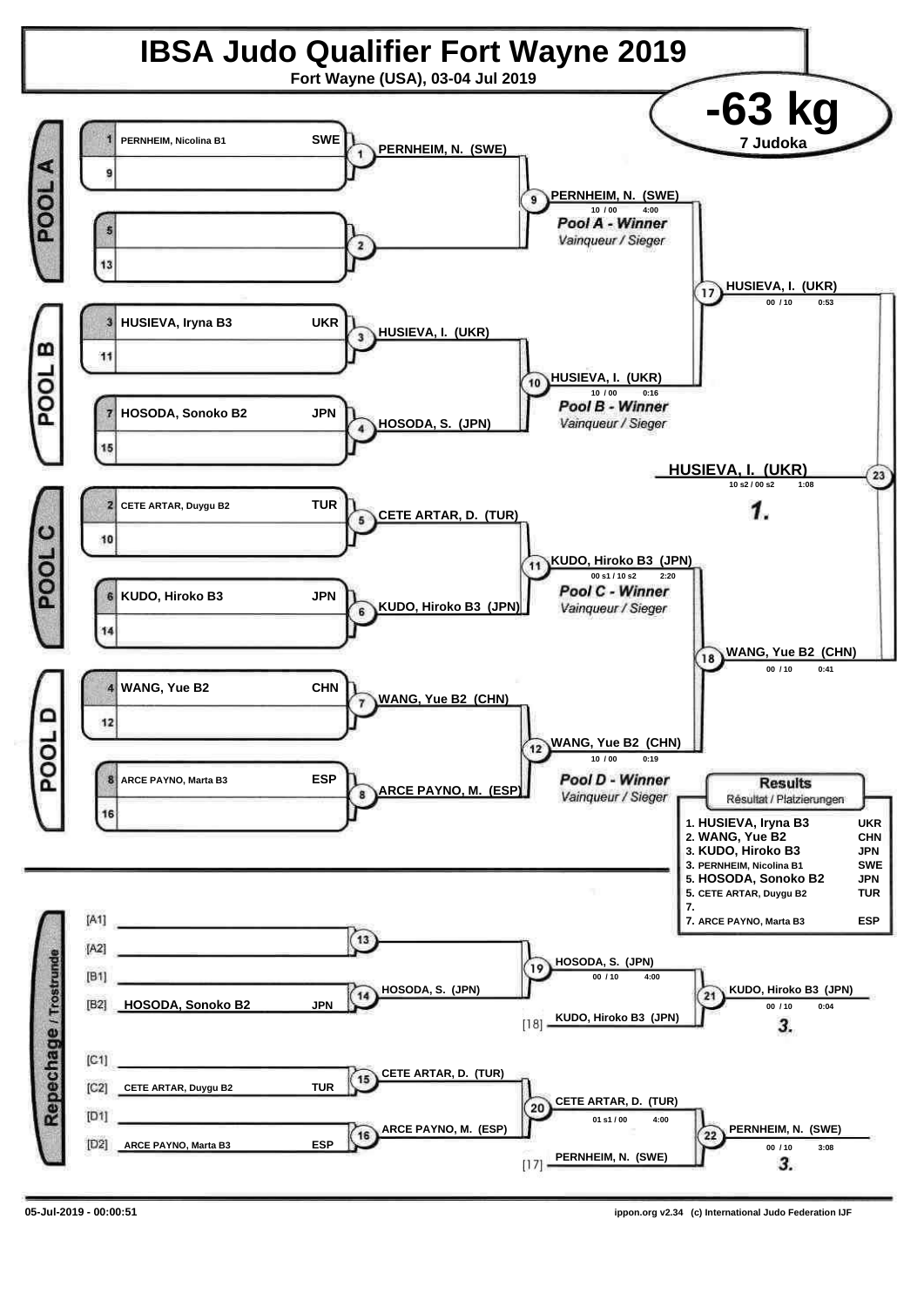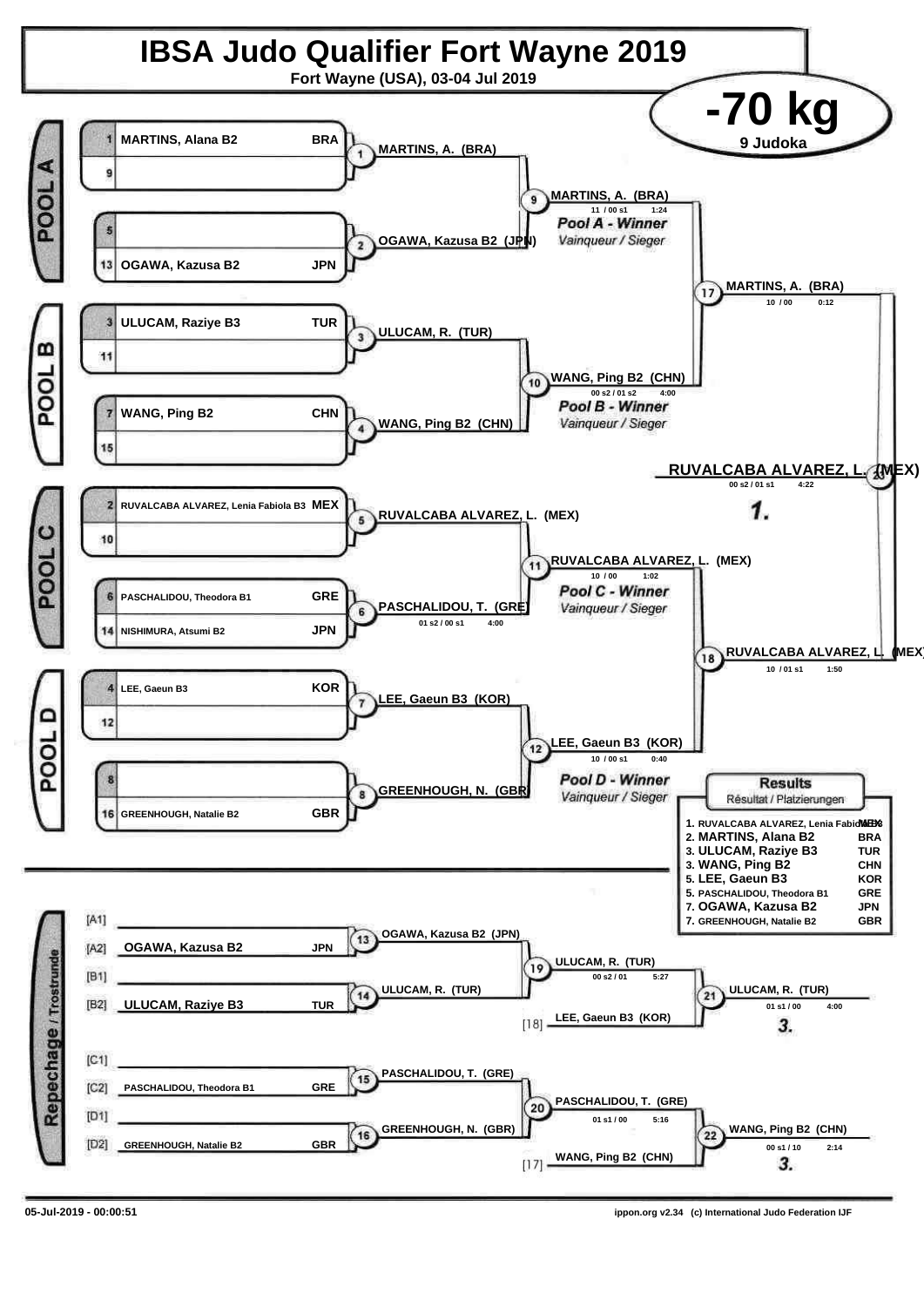